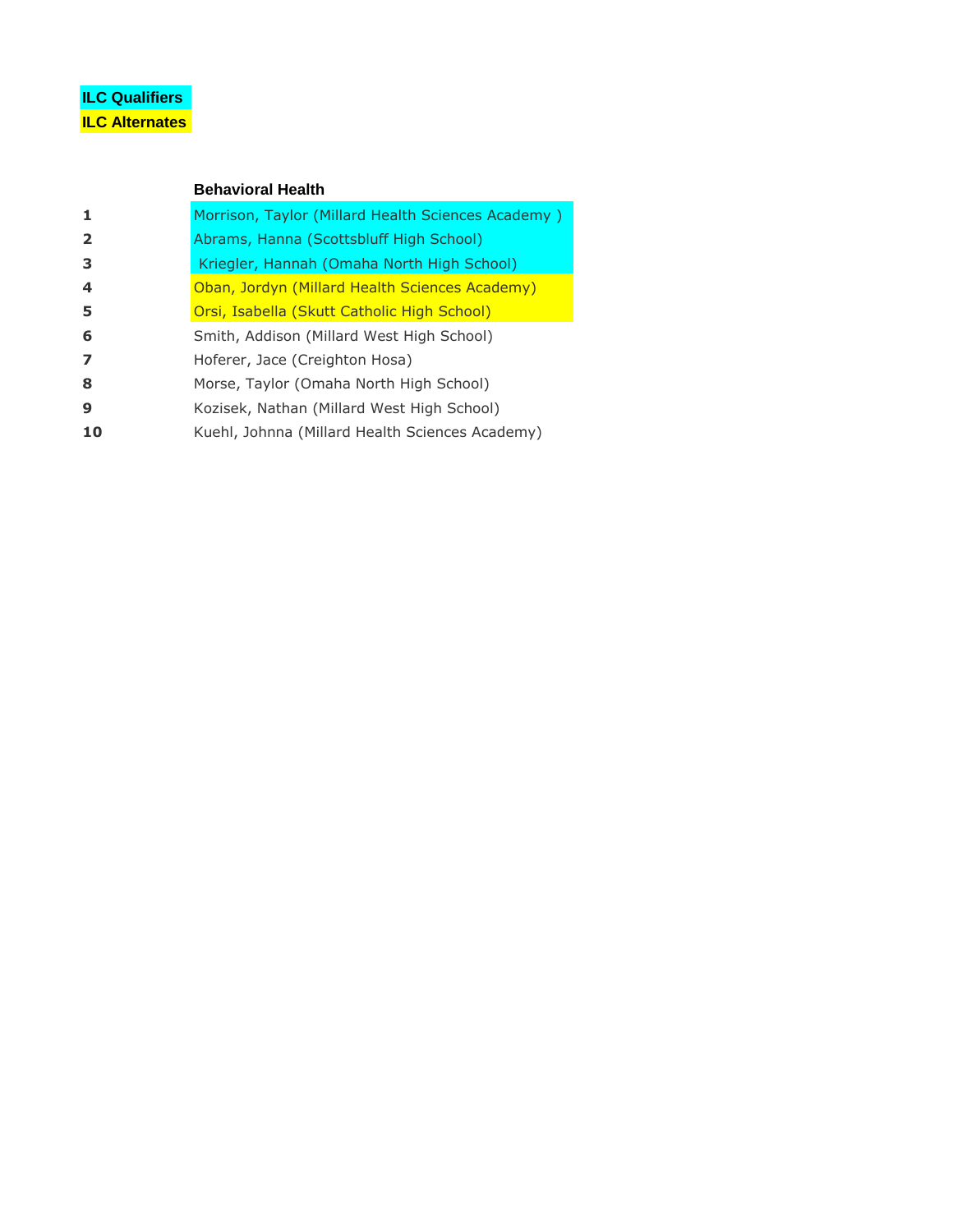### **Cultural Diversity and Disparities in Health Care**

yuxin, kray (Skutt Catholic High School) Himmelberg, Emily (South Central Ne Usd #5) BOND, JIANNA (The Career Academy) Al-Rishawi, Sara (Lincoln Southeast High School ) Gregorio, Emmerson (Omaha North High School) Jenkins, Tanaya (Omaha North High School) Roldan, Sammy (Norfolk Senior High) Iberg, Emma (Millard West High School ) Guevara-Chavez, Katie (Millard Health Sciences Academy)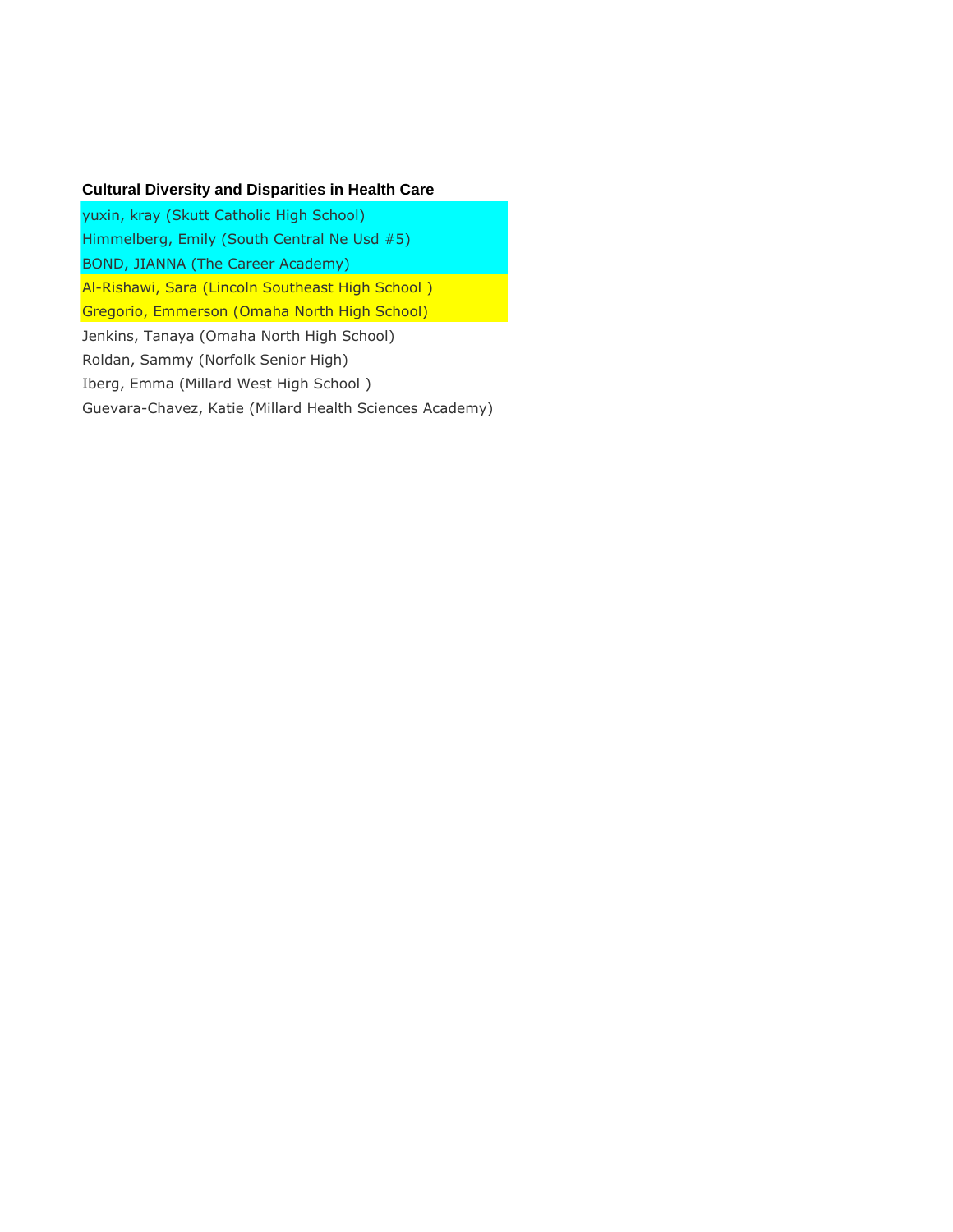| <b>Dental Term</b>                                    | <b>Human Growth and Development</b>               |
|-------------------------------------------------------|---------------------------------------------------|
| Eggleston, Caitlyn (Broken Bow High School)           | Petersen, Kayla (Millard Health Sciences Academy) |
| Henry, Grace (Millard Health Sciences Academy)        | Zagurski, Cleo (UNMC)                             |
| Sohler, Sienna (Norfolk Senior High)                  | Davis, Peyton (Lincoln High School)               |
| Decker, Owen (Millard Health Sciences Academy)        | Waring, Eli (Johnson Co Central HS)               |
| Renton, Morgan (Lincoln Southwest High School)        | Fogle, Emma (Gering High School)                  |
| Newman, Camille (Gering High School)                  | Reif, Briana (Millard Health Sciences Academy)    |
| Rice, Katharina (Creighton Hosa)                      | Pfeifer, Abby (Millard Health Sciences Academy)   |
| Johnson, Mazzy (DC West HS)                           | Caniglia, Grace (Millard West High School)        |
| Pederson, Julia (Papillion-LaVista South High School) | Mayfield, Robert (Millard West High School)       |
| Staples, Molly (Broken Bow High School)               | Jones, Meg (Scottsbluff High School)              |
|                                                       |                                                   |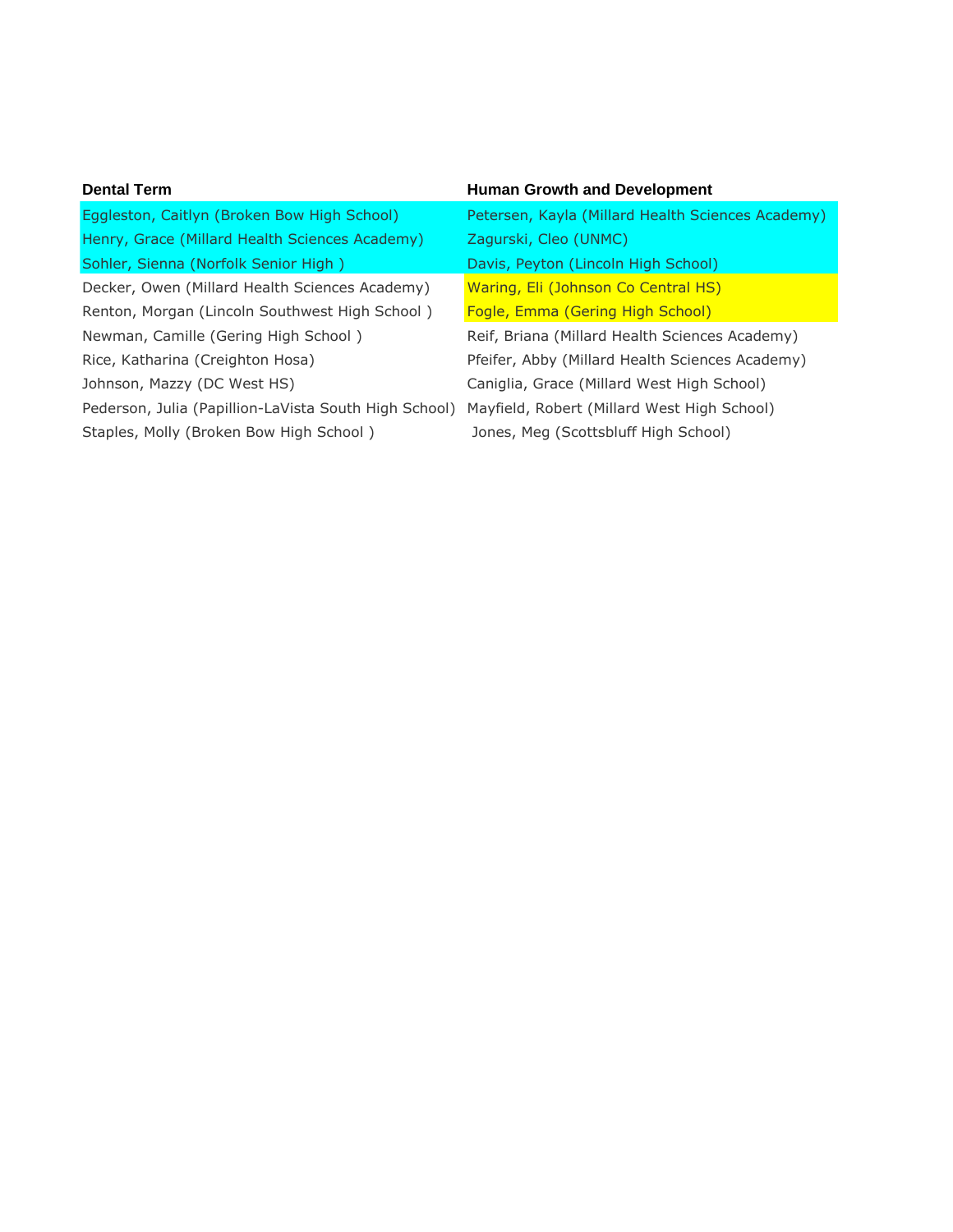| <b>Medical Math</b>                                |
|----------------------------------------------------|
| Brockhouse, Julia (Skutt Catholic High School)     |
| Yarnell, Seth (Scottsbluff High School)            |
| Kubik, Kyla (Lincoln Southwest High School)        |
| McConnell, Max (Lincoln Southwest High School)     |
| Ford, Ella (Lincoln Southwest High School)         |
| Brasch, Amanda (Norfolk Senior High)               |
| Alexander, Paige (Millard Health Sciences Academy) |
| Amoo, Josie (Scottsbluff High School)              |
| Kerkman, Kalani (Millard Health Sciences Academy)  |
| Schuette, Erin (Millard West High School)          |
|                                                    |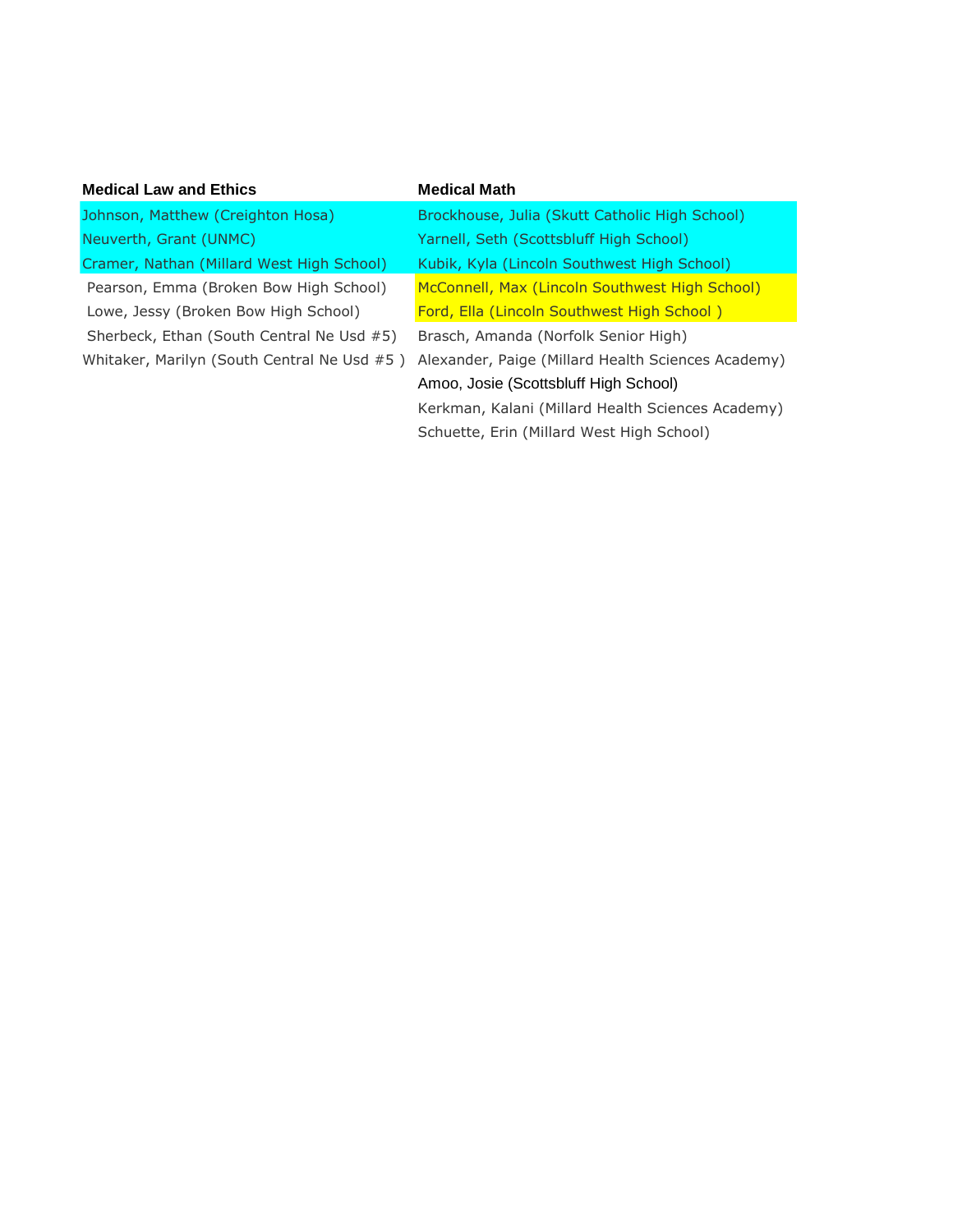| <b>Medical Reading</b>                  | <b>Medical Reading -MS</b>        |
|-----------------------------------------|-----------------------------------|
| Owen, Law (Benson High School)          | Push, Colton (King Science)       |
| Ramirez, Valarie (UNMC)                 | Worshek, Mary (King Science)      |
| Clyne, Gianna (The Career Academy)      | Pierce, Mason (King Science)      |
| Aye, Ye ye (Benson High School)         | Hausman, Hannah (King Science)    |
| Hernandez, Lesley (Ralston High School) | Olson, Brandon (King Science)     |
|                                         | Lloyd, Kayana (King Science)      |
|                                         | Kinsella, Nicholas (King Science) |
|                                         | Apel, Mica (King Science)         |
|                                         | LaMontia, Alexyia (King Science)  |
|                                         | Eklund, Emma (King Science)       |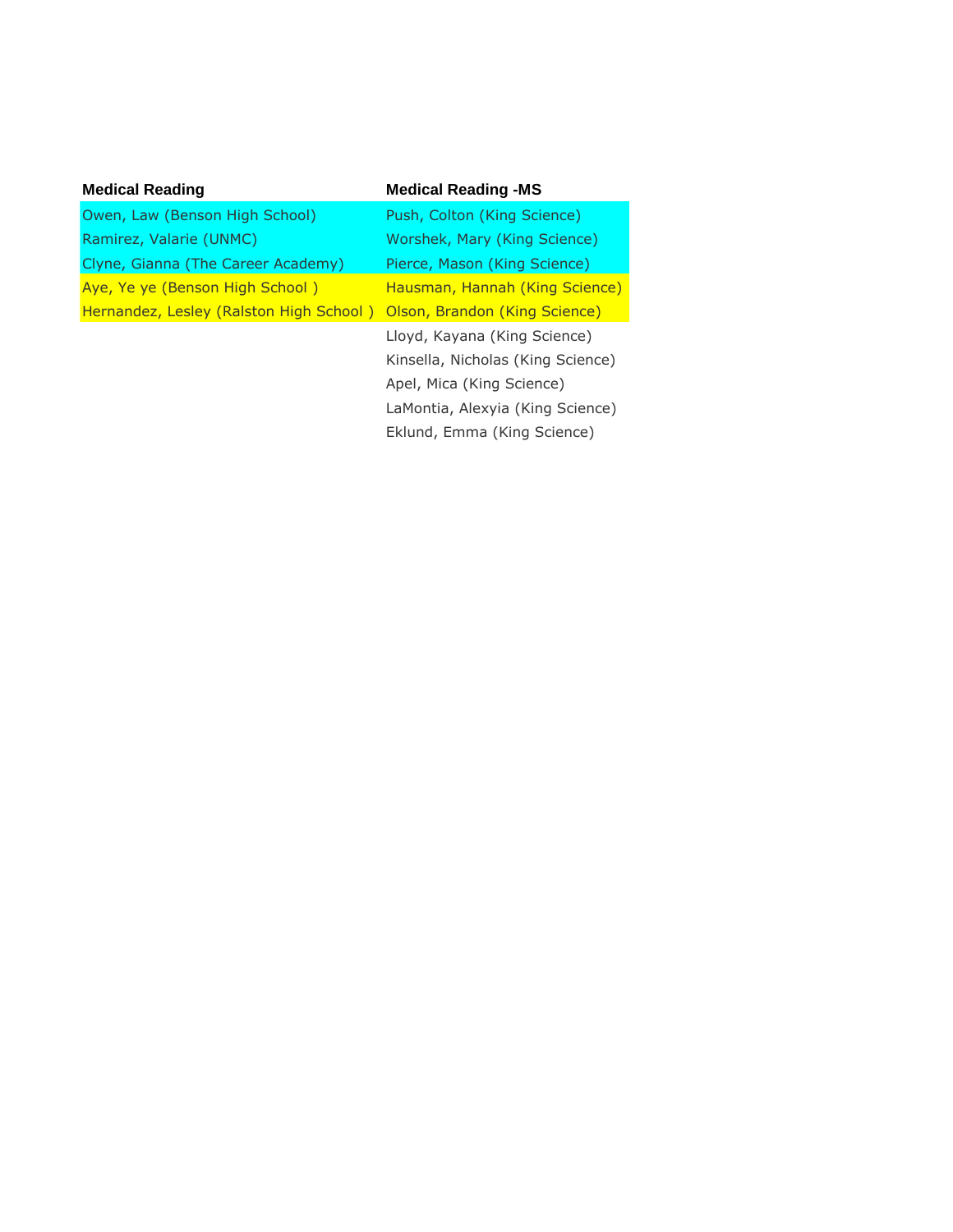| <b>Med Term</b>                                     | <b>Nutrition</b>                                    |
|-----------------------------------------------------|-----------------------------------------------------|
| Avila, Ashley (Millard Health Sciences Academy)     | RENDEL, GABE (The Career Academy)                   |
| Barnes, Taylor (Millard Health Sciences Academy)    | Skrabal, Luke (Millard West High School)            |
| Szemplenski, Madelynn (Millard West High School)    | Gilroy, Elise (Millard West High School)            |
| Jenkin, Molly (Millard Health Sciences Academy)     | Kilgore, mary (Gracie) (Skutt Catholic High School) |
| Mach, Wyatt (South Central Ne Usd #5)               | Harrifeld, Madelyn (Johnson Co Central HS)          |
| Mueller, Jonathan (South Central Ne Usd #5)         | Quintana, Despina (Millard Health Sciences Academy) |
| Sandquist, Nicole (Millard Health Sciences Academy) | Taylor, Olivia (Scottsbluff High School)            |
| Clites, Savannah (Millard Health Sciences Academy)  | Zagozda, Megan (UNMC)                               |
| Shackelford, Noah (South Central Ne Usd #5)         | Williams, Ava (Papillion LaVista High School)       |
| Bobodzhonova, Saodat (Ralston High School)          | Cordova, Simon (Millard Health Sciences Academy)    |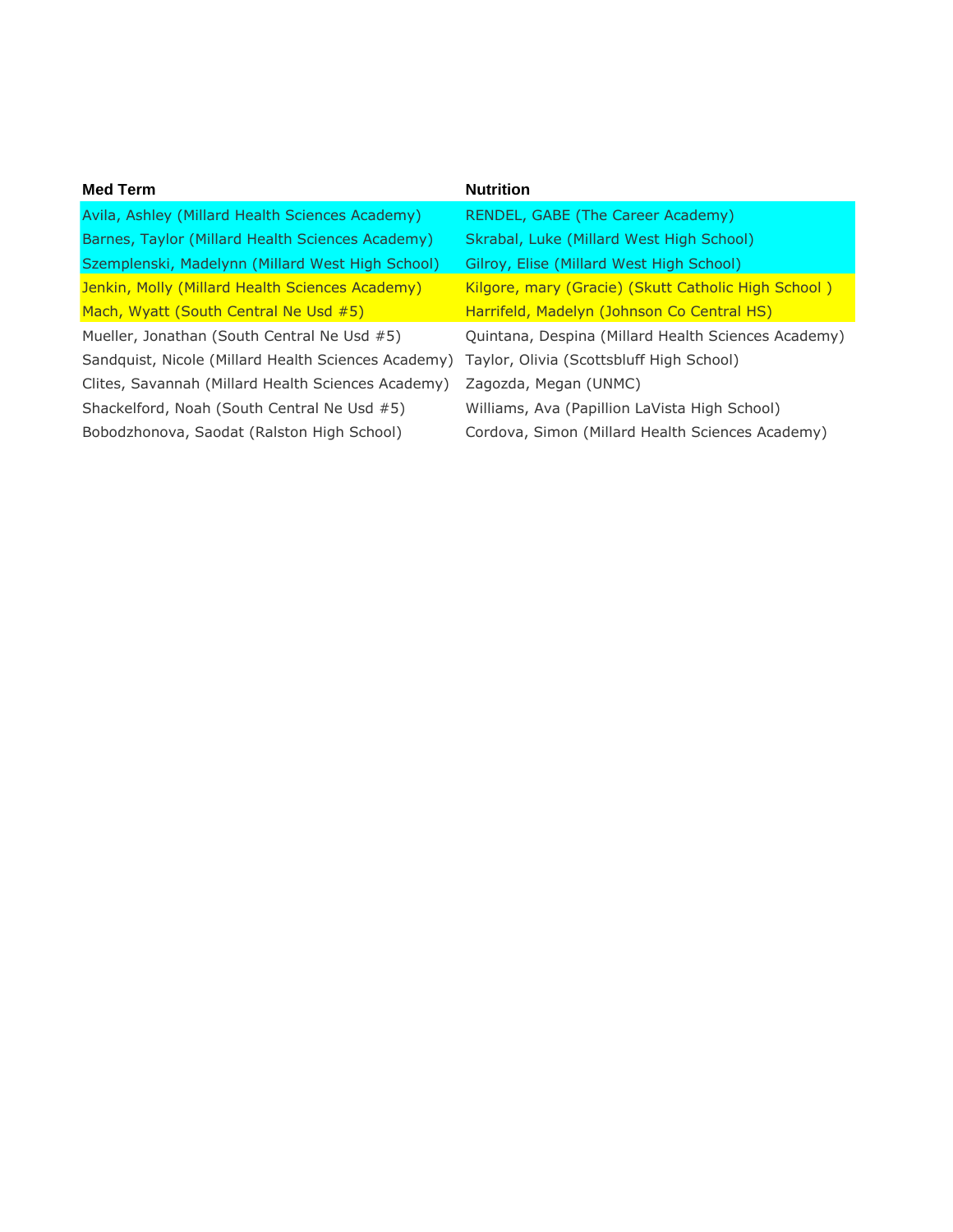| Pathophysiology                                    | Pharmacology                                       |
|----------------------------------------------------|----------------------------------------------------|
| Stevens, Ceci (Millard Health Sciences Academy)    | Clegg, Alison (Millard Health Sciences Academy)    |
| Pearson, Kensy (Millard Health Sciences Academy)   | Meyers, Doug (Gering High School)                  |
| Shaddick, Halle (Scottsbluff High School)          | Buss, Samuel (Johnson Co Central HS)               |
| Rogers, Ashley (Millard Health Sciences Academy)   | Crockett, Samantha (Creighton Hosa)                |
| Swoboda, Abby (UNMC)                               | Larrik, Kennedy (UNMC)                             |
| Saddler, Kiara (The Career Academy)                | Brady, Victoria (Gering High School)               |
| Christian, Jacee (Millard Health Sciences Academy) | Williams, Ava (Broken Bow High School)             |
| Aikins, Delaney (Millard Health Sciences Academy)  | Parra Valencia, Melanie (Grand Island Senior High) |
| Tiedtke, Kendyll (Creighton Hosa)                  |                                                    |
| schmitt, jenna (Skutt Catholic High School)        |                                                    |
|                                                    |                                                    |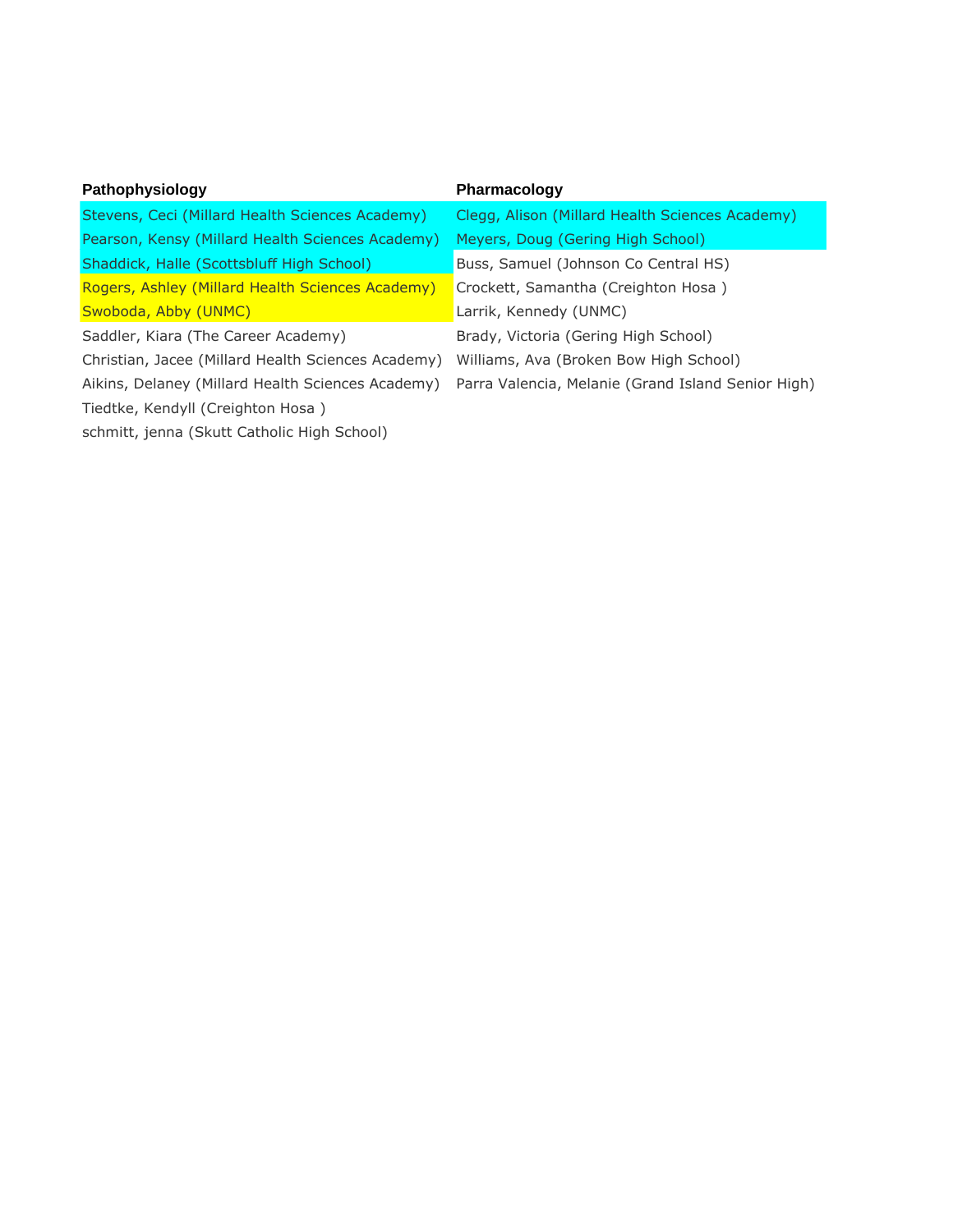| Epidemiology                                    | <b>Health Care Issues</b>                               |
|-------------------------------------------------|---------------------------------------------------------|
| Rinne, Taylor (Lincoln Southeast High School)   | Nottlemann, Alexzi (Pathways 2 Tomorrow)                |
| Newman, Milo (Gering High School)               | Balsley, Megan (Pathways 2 Tomorrow)                    |
| Vlcek, Amanda (Millard Health Sciences Academy) | Medina, Naydeli (Pathways 2 Tomorrow)                   |
| Harvey, Madison (Millard West High School)      | Navarrete, Jenny (Pathways 2 Tomorrow)                  |
| Zahid, Mariam (UNMC)                            | Frederic, Anjelina (Pathways 2 Tomorrow)                |
| Sapkota, Ojaswee (Millard West High School)     | Fritton, Ashley (Skutt Catholic High School)            |
| garro, josephine (Skutt Catholic High School)   | henschen, Micah (Pathways 2 Tomorrow)                   |
|                                                 | Santamaria, Andre (Papillion-LaVista South High School) |
|                                                 | Ostrand, Tori (Pathways 2 Tomorrow)                     |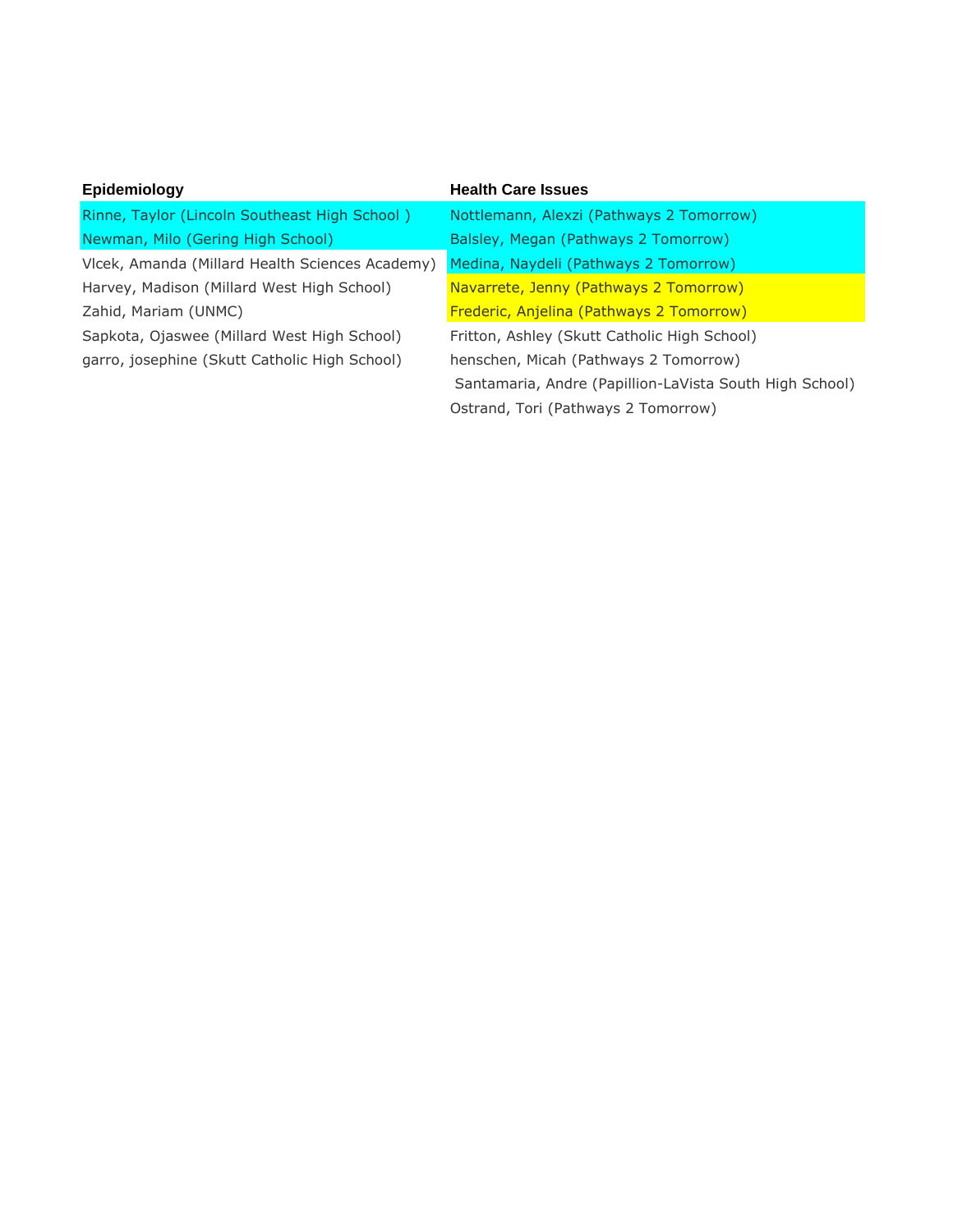| <b>Health Career Exploration</b> | <b>Biomed Lab Sciences</b>                                                       |
|----------------------------------|----------------------------------------------------------------------------------|
|                                  | Schemek, Alivia (Humphrey Public) Brockhouse, Julia (Skutt Catholic High School) |
|                                  | Langenfeld, Bridget (Skutt Catholic High School)                                 |
|                                  | Kramer, Margaret (Skutt Catholic High School)                                    |
|                                  | Borders, Kylen (Broken Bow High School)                                          |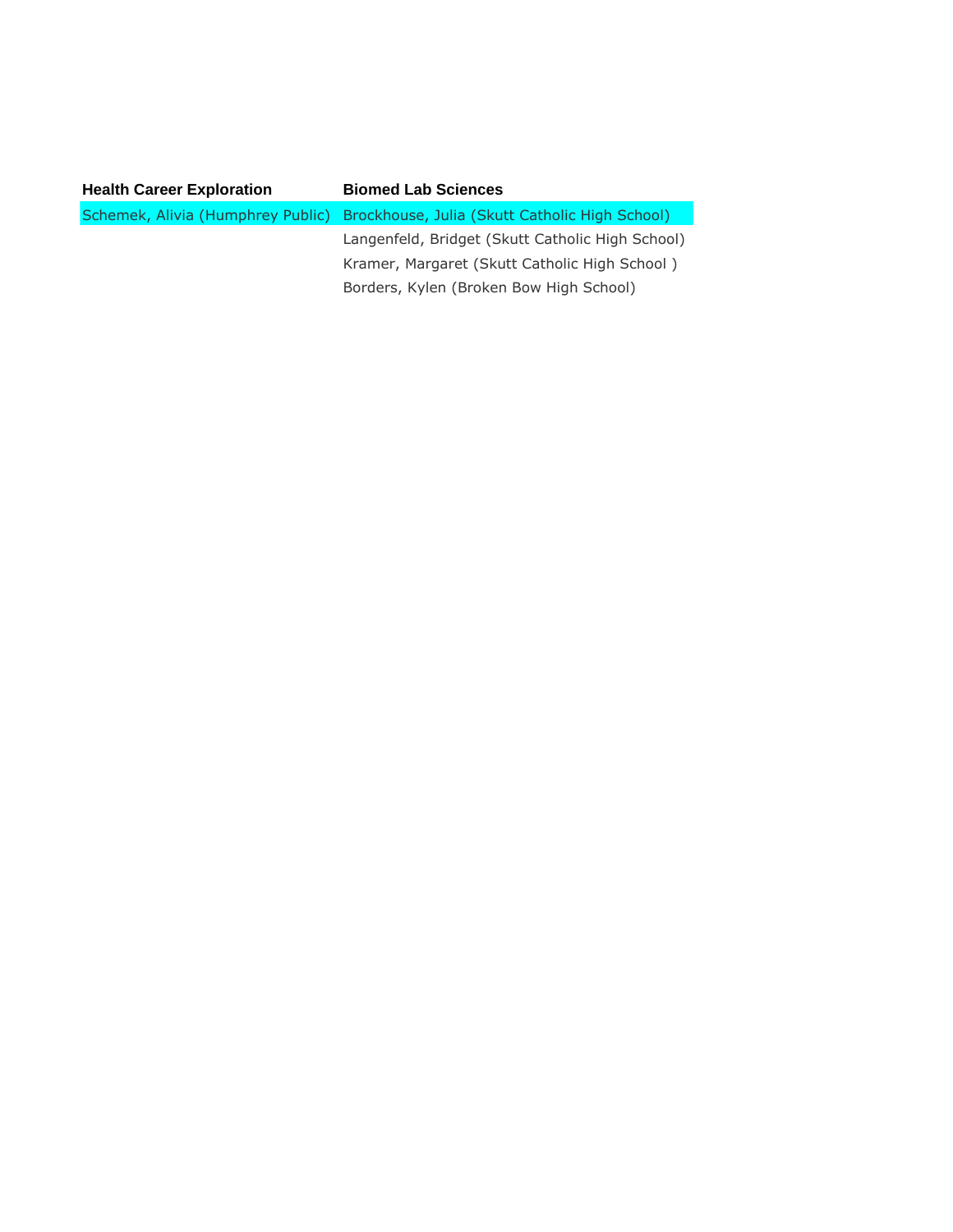| <b>Dental Science</b>                        | <b>Home Health Aide</b>                  |
|----------------------------------------------|------------------------------------------|
| Eggleston, Caitlyn (Broken Bow High School)  | Frederic, Anjelina (Pathways 2 Tomorrow) |
| Ayala, Anaie (Gering High School)            | Navarrete, Jenny (Pathways 2 Tomorrow)   |
| Schlothauer, Jackson (Gering High School)    | Moo, Blu (Benson High School)            |
| (Broken Bow High School)                     | Rivas, Anthony (Pathways 2 Tomorrow)     |
| Di, Ku (Benson High School)                  |                                          |
| Patterson, Ashley (Grand Island Senior High) |                                          |
| Wiese, Dalton (Gering High School)           |                                          |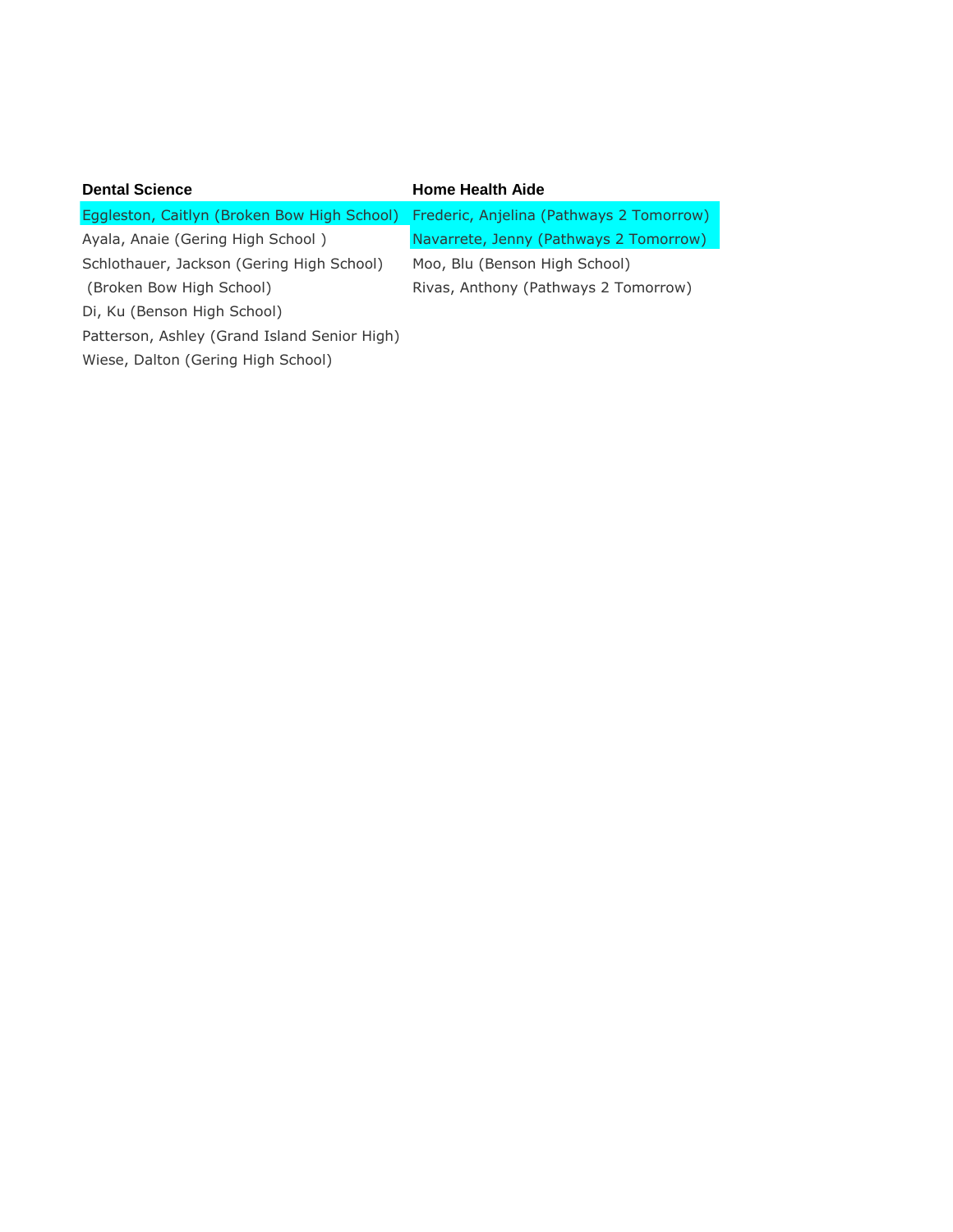| <b>Medical Assisting</b>                     | <b>Nursing Assisting</b>                           |
|----------------------------------------------|----------------------------------------------------|
| Cushing, Callie (Gering High School)         | Flint, Abigail (Broken Bow)                        |
| N'Da, Nebtom (UNMC)                          | Swoboda, Abby (UNMC)                               |
| Spotanski, Jordyn (Grand Island Senior High) | Able, Morgan (Midlands)                            |
| Jacobsen, Sydney (Broken Bow High School)    | Fogle, Emma (Gering)                               |
| Ka Pru Soe, Htoo (Benson High School)        | Kaur, Yadbir(Jassie) (Gering)                      |
|                                              | Schauda, Lindsay (Broken Bow)                      |
|                                              | Tin, Htar (Benson High School)                     |
|                                              | CifuentesDom, Elizabeth (Grand Island Senior High) |
|                                              | Downey, Abigail (Midlands)                         |
|                                              | Htoo, Kloh (Benson High School)                    |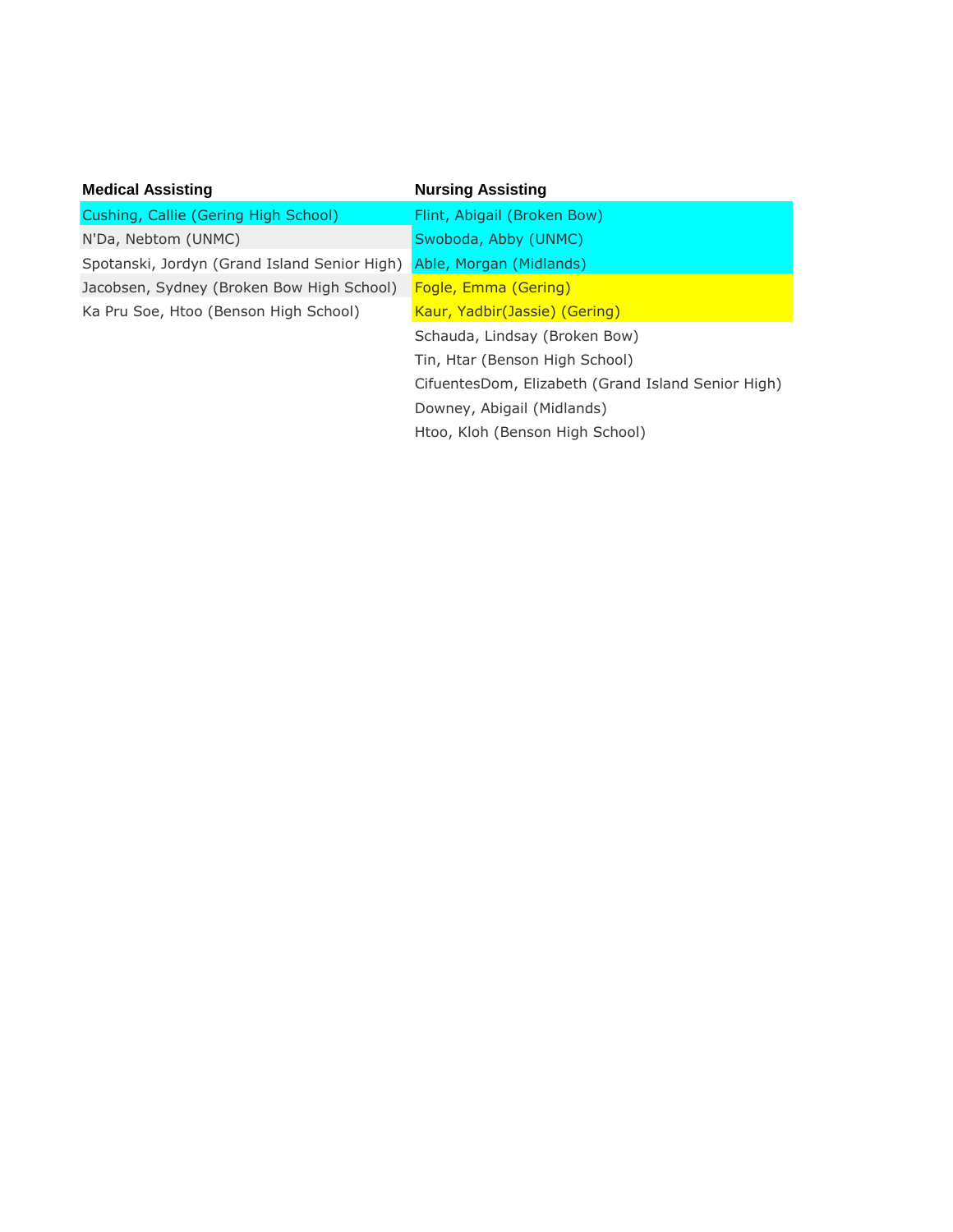Quintana, Despina (Millard Health Sciences Academy) Adzafui, Kaylee (Bellevue East Hosa) Larrik, Kennedy (UNMC) Valasek, Majesta (Broken Bow) Meyers, Doug (Gering) The Controller Studies (Broken Bow) Duda, Lathan (Broken Bow) Asche, MacKenzie (UNMC) Svoboda, Lauren (Broken Bow) Zagozda, Megan (UNMC) Tripe, Kennedi (South Central Ne Usd #5)

### **Pharm Science Physical Therapy**

Brady, Victoria (Gering) The Conzalez, Danae (Grand Island Senior High) McKean, Kaden (Broken Bow) Scott, Kya (Broken Bow)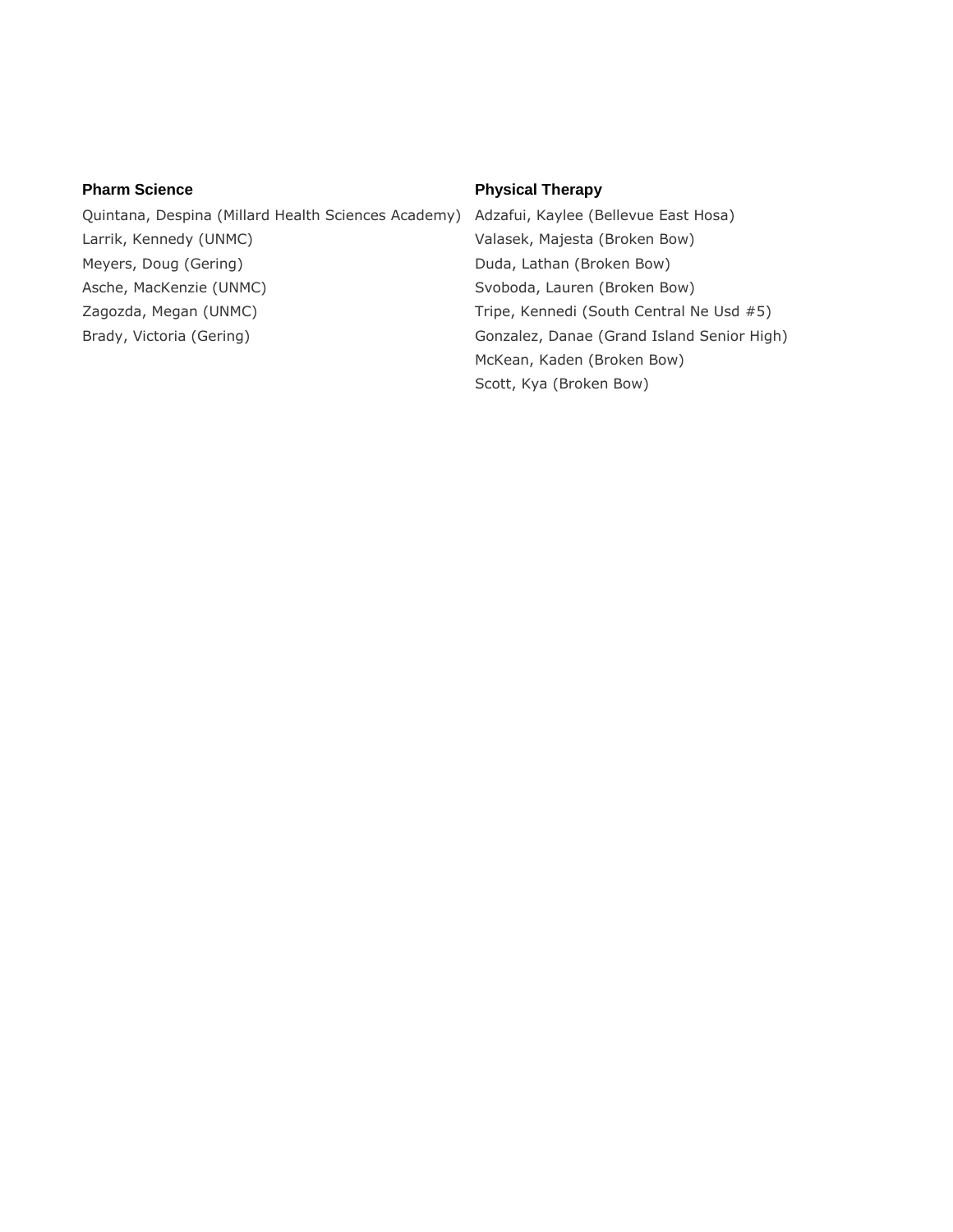| <b>Sports Med</b>                                  | <b>Vet Science</b>                      |
|----------------------------------------------------|-----------------------------------------|
| Vicek, Amanda (Millard Health Sciences Academy)    | Harvey, Madison (Millard West)          |
| Kempkes, Jenna (Lincoln Southwest High School)     | Bewley, Megan (Scottsbluff High School) |
| Stoddard, Mykael (Broken Bow)                      | Ventura, Alannah (Gering)               |
| Alexander, Paige (Millard Health Sciences Academy) | Brunner, Tessa (Gering)                 |
| Eischeid, Alex (UNMC)                              | Mowrey, Brianna (Broken Bow)            |
| Kerkman, Kalani (Millard Health Sciences Academy)  | Collins, Lizzy (Broken Bow)             |
| Jones, Meg (Scottsbluff High School)               |                                         |
| Clyne, Gianna (The Career Academy)                 |                                         |
| Wagner, Addy (Papillion-LaVista South High School) |                                         |
| Vaske, Callie (Omaha North)                        |                                         |
|                                                    |                                         |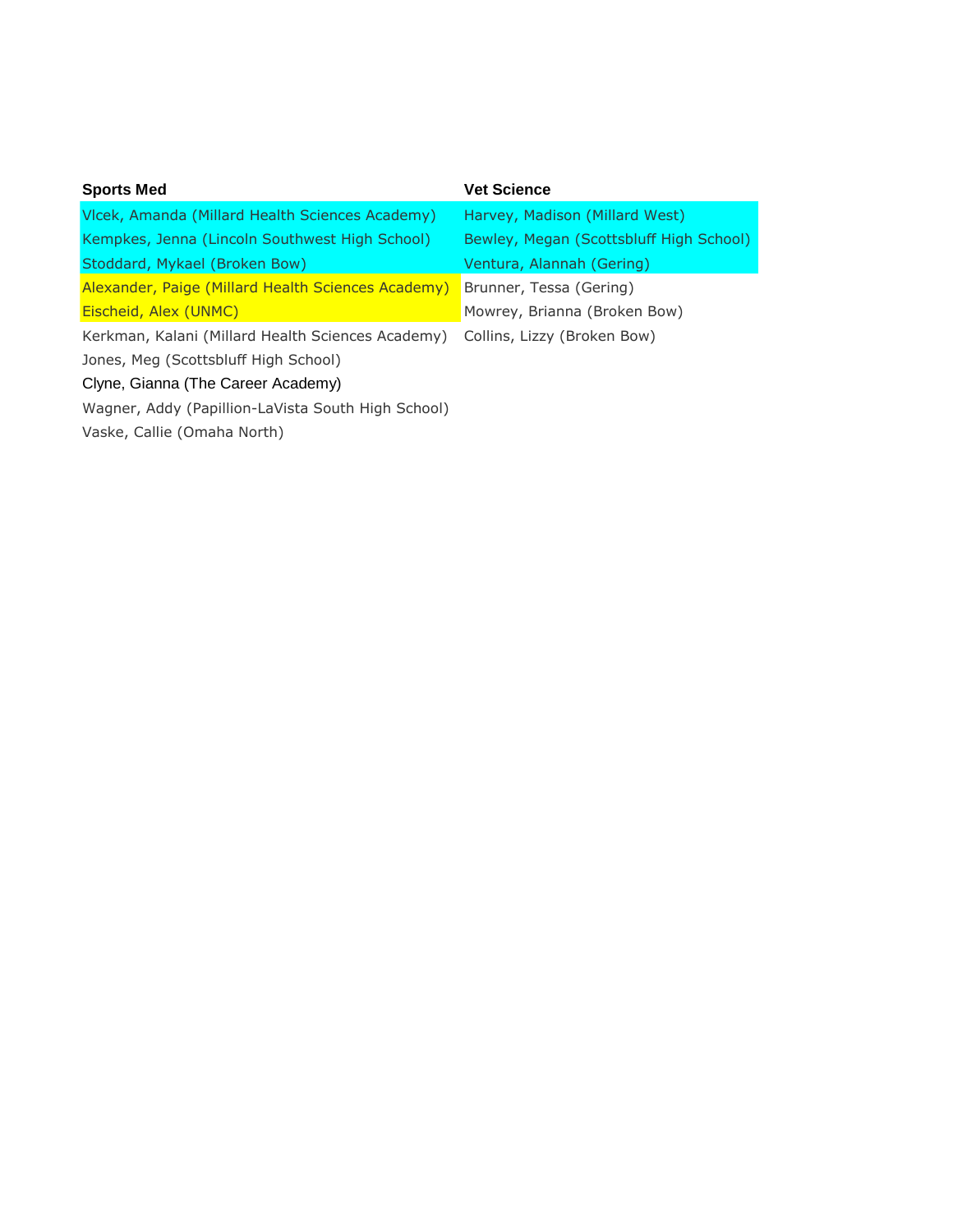## **CPR**

Johnston, Maddie; Mcbride, Nevaeh (Scottsbluff) Sillik, Cori; Garcia, Rocio (Benson High School) Kizzire, Kaitlyn; Sterling, Jenna (Scottsbluff) Taylor, Olivia; Abrams, Hanna (Scottsbluff) Sharp, Justin; Bewley, Shelby (Scottsbluff) Zelansey, Averee; Richard, Aliyana (Bellevue East) McCoy, Hope; Bohlman, Kaitlin (Gering) Muniz, Aliyah; Vu, Anthony (Midlands) Mannel, Victoria; Ossian, Anna (Gering) Thomalla, Haley; Pinney, Samantha (Scottsbluff)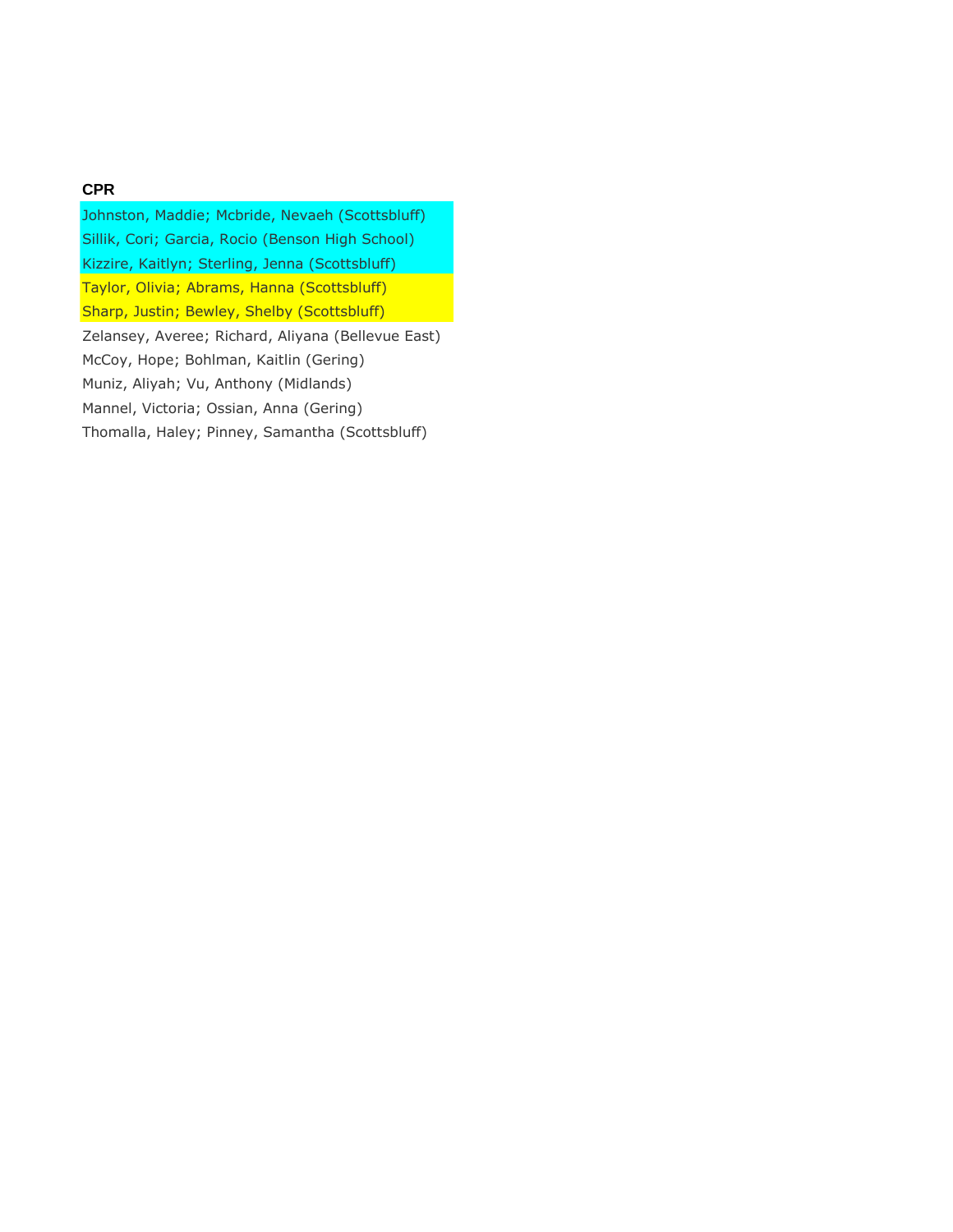### **EMT**

Morrison, Taylor; Oban, Jordyn (Millard Health Science Academy) Stevens, Ceci; Rogers, Ashley (Millard Health Science Academy) Larsen, Kelsey; Hegemann, Whatt (Pathways 2 Tomorrow) Ostrand, Tori; Balsley, Megan (Pathways 2 Tomorrow) Schoneweis, Izzy; Manhart, Julia (Millard Health Science Academy) Kincaid, Ashley; Carpenter, Allison (Scottsbluff) Thomas, Riley; Siskow, Layla (Gering)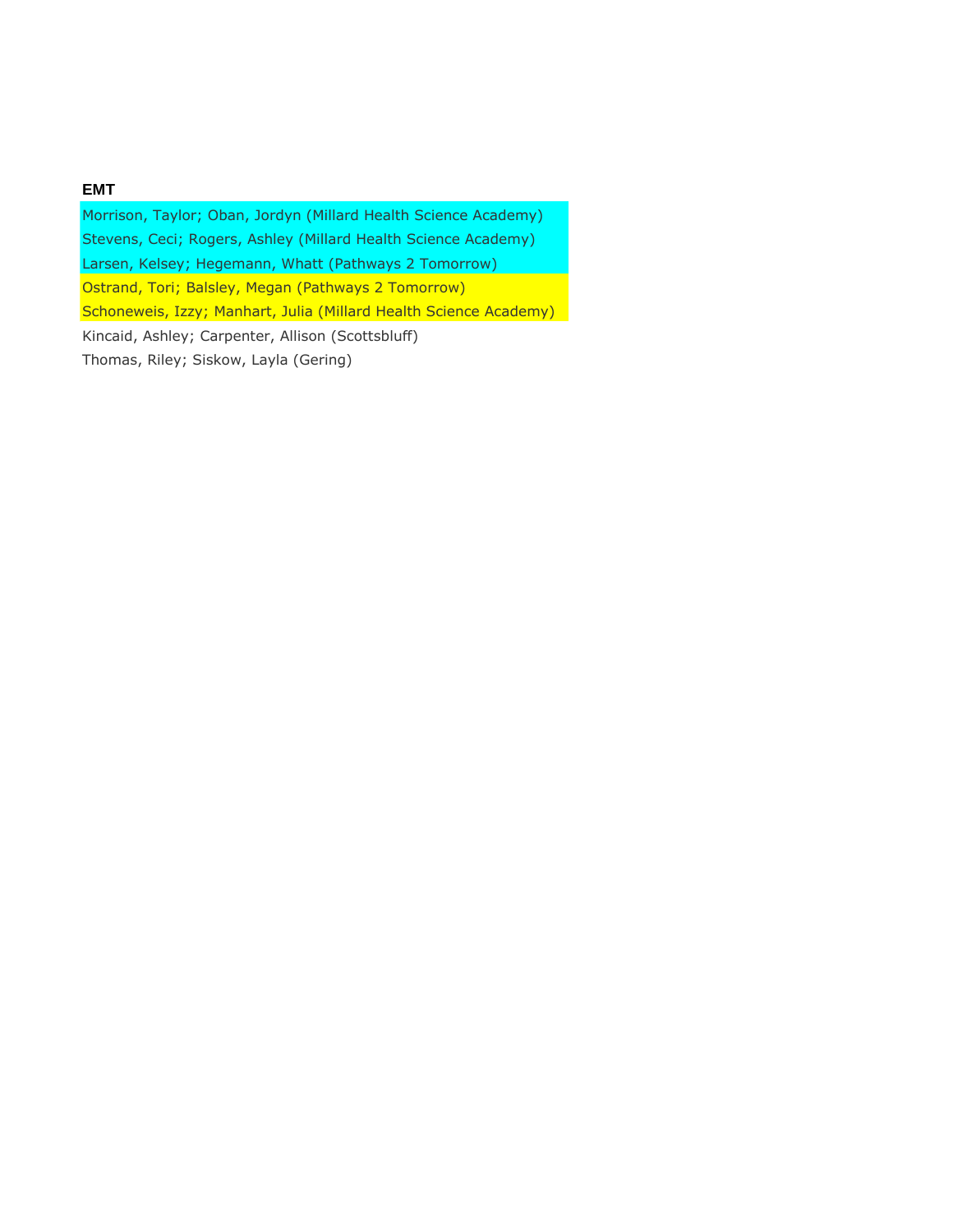**Biomed Debate**

Snell, Elizabeth; Morse, Taylor; Emmer, Henry; Kirke, Kristal (Omaha North)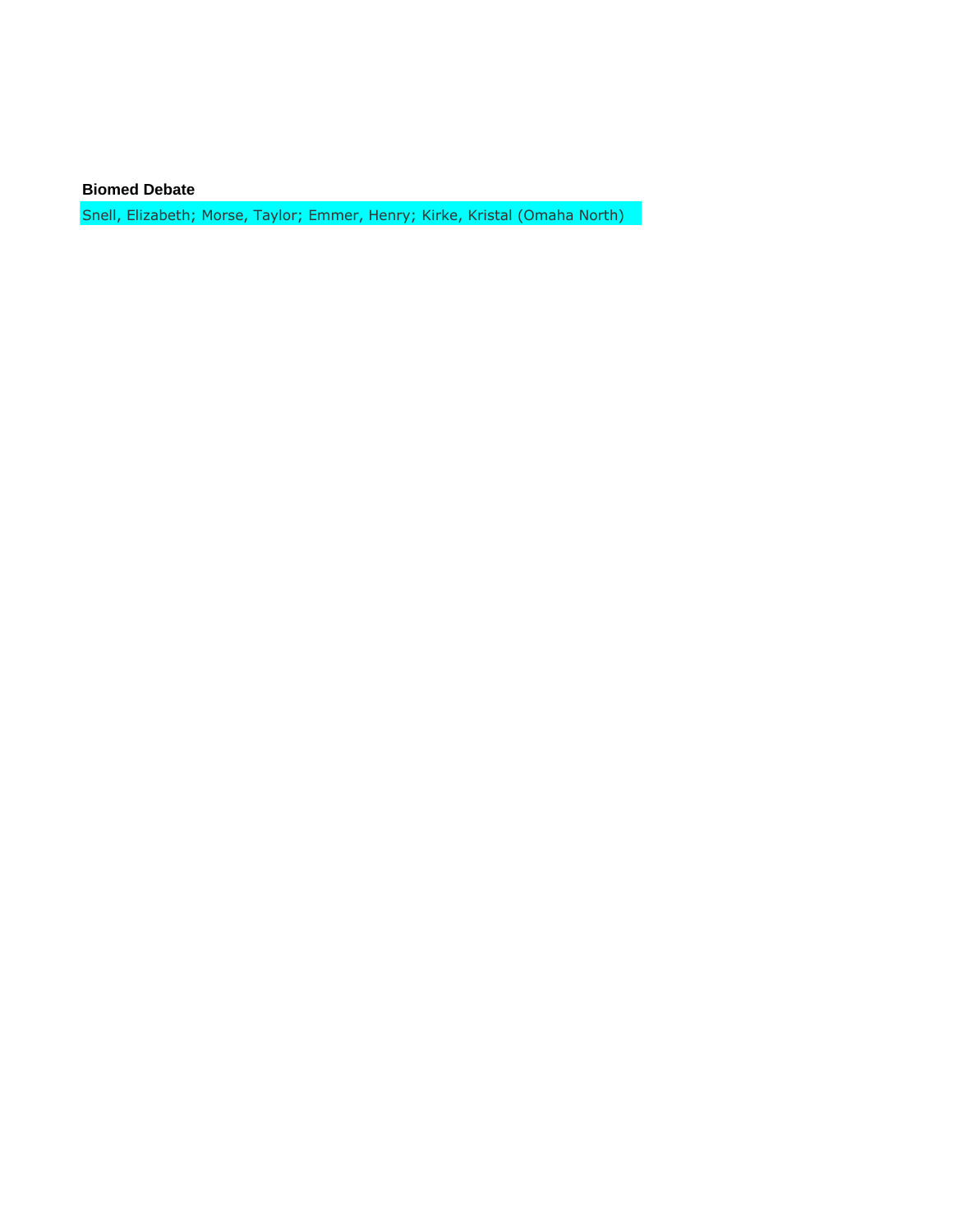#### **Creative Problem Solving**

Decker, Owen; Hayden, Tristen; Evans, Brock (Millard Health Science Academy) Wasilewski, Mia; Isbell, Morgan; Rees, Dannika; Long, Aianna (Papillion LaVista High School) Peters, Nikki; Schweitzer, Cami; Phillips, Garrett (Broken Bow) Medbery, Lauryn; Herbin, Elizabeth; Schneider, McGinness (Lincoln Southeast) Petersen, Kayla; Pfeifer, Abby; Guevara-Chavez, Katie (Millard Health Science Academy) Beiser, Ellie; Ryan, Caitlyn; White, Ava; Janousek, Mady (Papillion LaVista High School ) Healey, Reilly; Meier, Morgan; Broadway, Jayden; Sterling, Keira (Papillion LaVista High School) Motley, Bailey; Pearson, Emma; Lowe, Jessy (Broken Bow)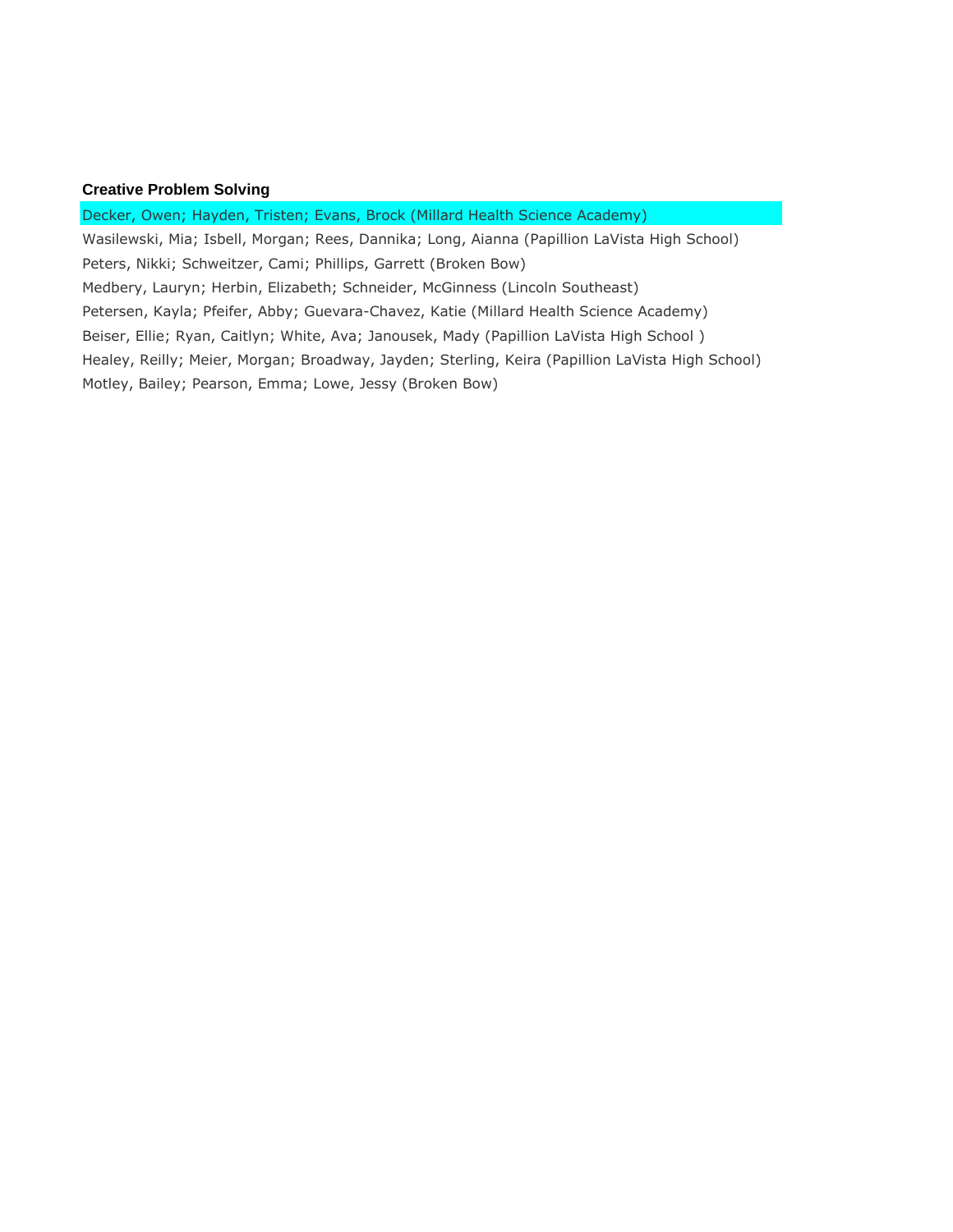#### **Forensic Science**

Ella, Hansen; Hancock, Sophia (Lincoln High) garro, josephine; anderson, alaina (Skutt Catholic High School) Gilroy, Elise; Szemplenski, Madelynn (Millard West) Blecha, Ava; Kubik, Kyla (Lincoln Southwest) McCully, Ryan; Medrano, isabella (Bellevue East) Mumm, Madison; Camacho, Arianna (Gering) Wright, Palmer; Skrabal, Luke (Millard West) Pedersen, Paxton; Pederson, Julia (Papillion-LaVista South High School) Kopocis, Jacob; Kozisek, Nathan (Millard West) Ybarra, Jazlyn; Randall, Trinitee (Gering)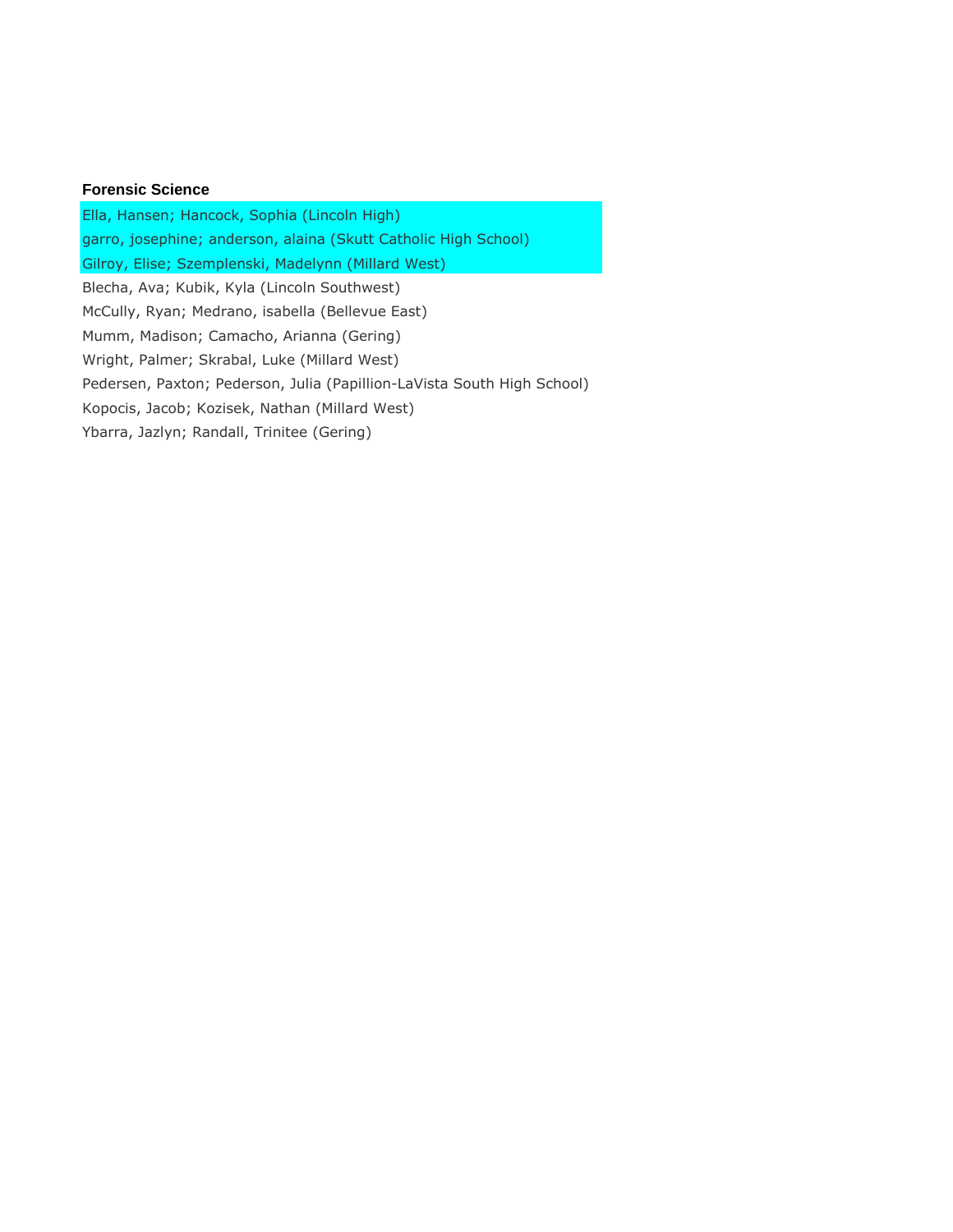#### **HOSA BOWL**

Nottlemann, Alexzi; Ostrand, Tori; henschen, Micah; Larsen, Kelsey (Pathways 2 Tomorrow) Avila, Ashley; Jenkin, Molly; Clites, Savannah; Barnes, Taylor (Millard Health Science Academy) Yarnell, Seth; Bewley, Shelby; Amoo, Josie; Sharp, Justin (Scottsbluff) Stevens, Ceci; Rogers, Ashley; Oban, Jordyn; Manhart, Julia (Millard Health Science Academy) Meh, Sye; Htoo, Kloh; Mohamud, Safia; Buhrow, Amya (Benson High School) Frederic, Anjelina; Medina, Naydeli; Navarrete, Jenny; Nolting, Audra (Pathways 2 Tomorrow) Beninato, Madie; Grothendick, Justin; Neuverth, Grant; Eischeid, Alex (UNMC) Hancock, Sophia; Cruz, Margaux; Davis, Peyton; Ella, Hansen (Lincoln High School) Buss, Samuel; Waring, Eli; Beethe, Carrie; Neeman, Hayley (Johnson Co Central HS) garro, josephine; espiritu, jordan; Brockhouse, Julia; schmitt, jenna (Skutt Catholic High School)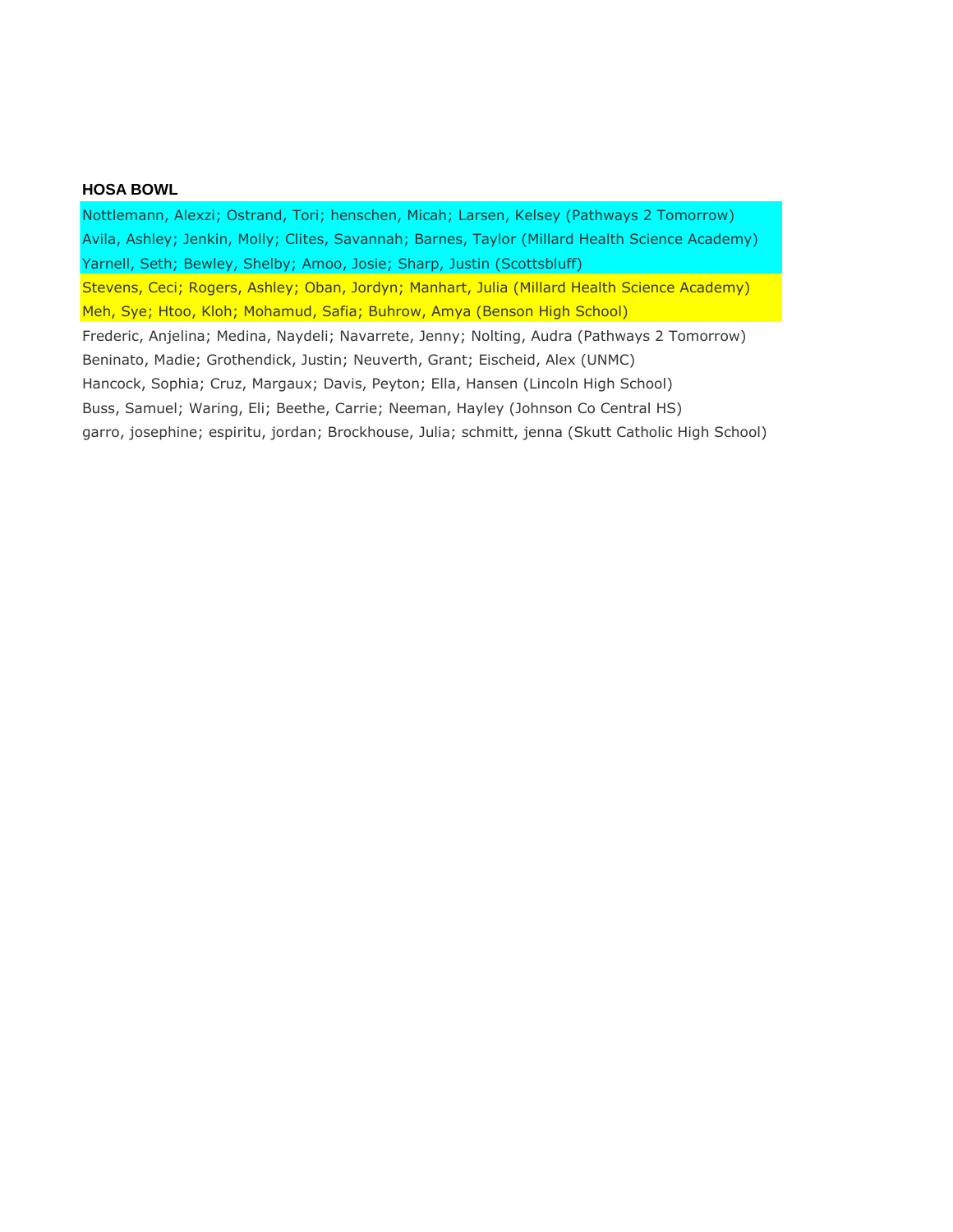**Dynamic Decisions**

Heesacker, Schuyler; Hake, Morgan; Schemek, Alivia (Humphrey Public)